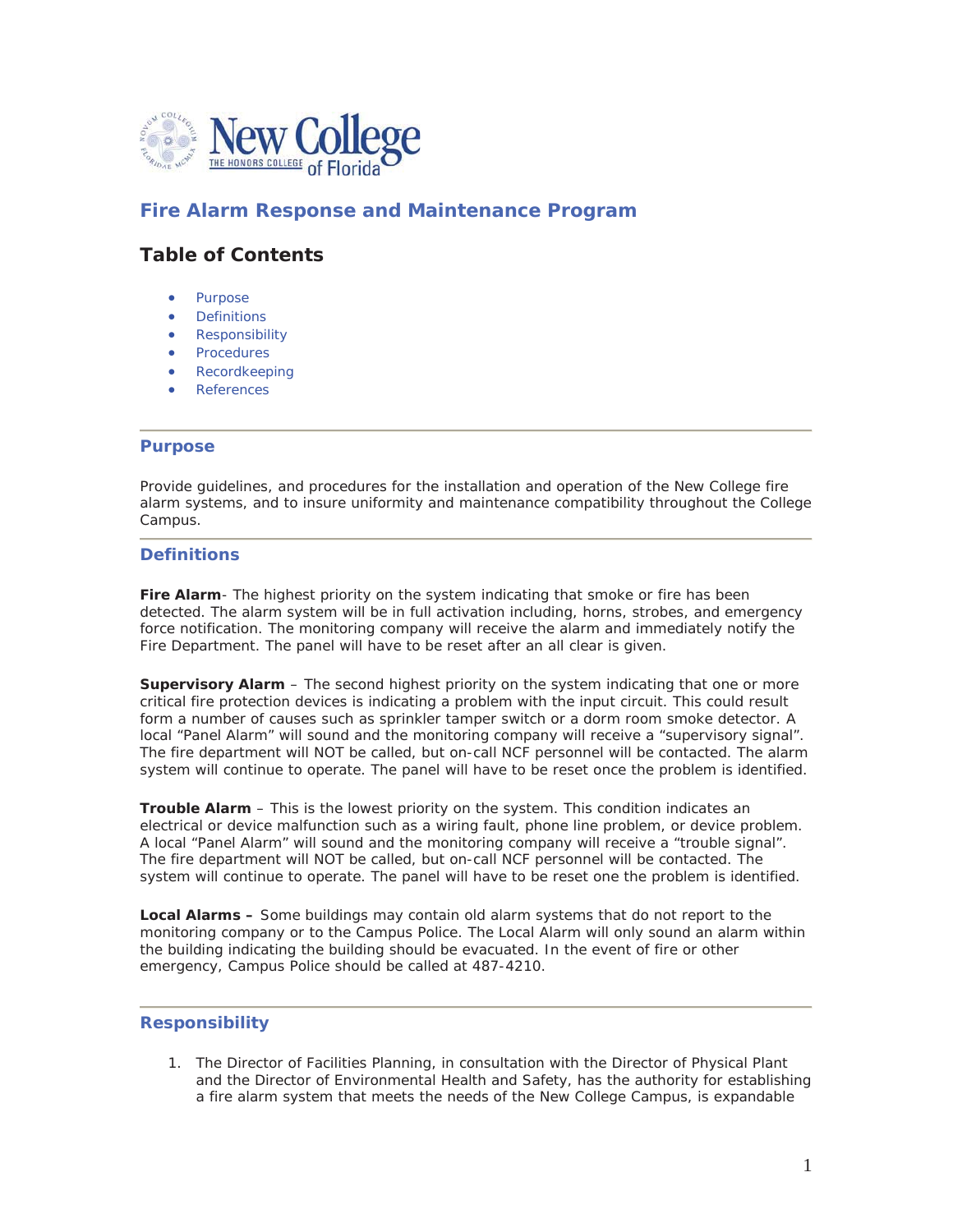and compatible with other systems as necessary, and above all must meet recognized listings (such as UL or FM), and is applicable with NFPA and State Fire Codes for the applications intended.

- 2. The Director of Environmental Health and Safety, as the designated Fire Safety Officer of the College, will develop policy and procedure for the maintenance of fire alarm systems and response to fire alarms, and serve as liaison with the Office of the State Fire Marshal and the Sarasota County Fire Department.
- 3. The Director of Physical Plant is responsible for and has the authority to maintain the College Fire alarm systems in all E&G buildings.
- 4. The Director of Housing and Residence Life, or designee, is responsible for and has the authority to maintain the College fire alarm systems in all Residence Hall facilities.
- 5. The Director of Physical Plant is responsible for approving the installation of all new fire alarm systems and the modification of existing systems in existing E&G buildings.
- 6. The Director of Facilities Planning shall be responsible for the design and installation of all fire alarm systems in new construction and renovated buildings, including E&G, Auxiliary, and Residence Life.
- 7. All alarm systems shall be installed by a Florida licensed alarm contractor or Unlimited Electrical Contractor, per Florida Statutes.
- 8. All plans for new or replacement alarm systems shall be designed by a Florida Licensed Electrical Engineer and submitted for review to the Office of Review, Office of the State Fire Marshal.
- 9. All plans shall be submitted, reviewed, and approved by the Building Code Official for New College.
- 10. The Director of Physical Plant shall be responsible for maintaining a current contract with a contractor licensed in Florida to perform maintenance on all NCF Fire Alarm Systems.
- 11. The Director of Physical Plant shall report to and request authority for its actions from the Vice President for Finance and Administration.
- 12. The Director of Housing and Residence Life shall report to and request authority for its actions from the Dean of Students.

### **Procedures**

### **Building Fire Alarms**

- 1. All requests for expansion and additional system capabilities in all buildings shall be reviewed and approved by the Director of Facilities Planning.
- 2. All projects for new or upgraded fire alarm systems shall be designed by an engineer registered in the State of Florida reviewed by the Director of Facilities Planning, and submitted to the State Fire Marshal for approval.
- 3. Approved Plans shall be submitted to the NCF Building Code Official for review and approval.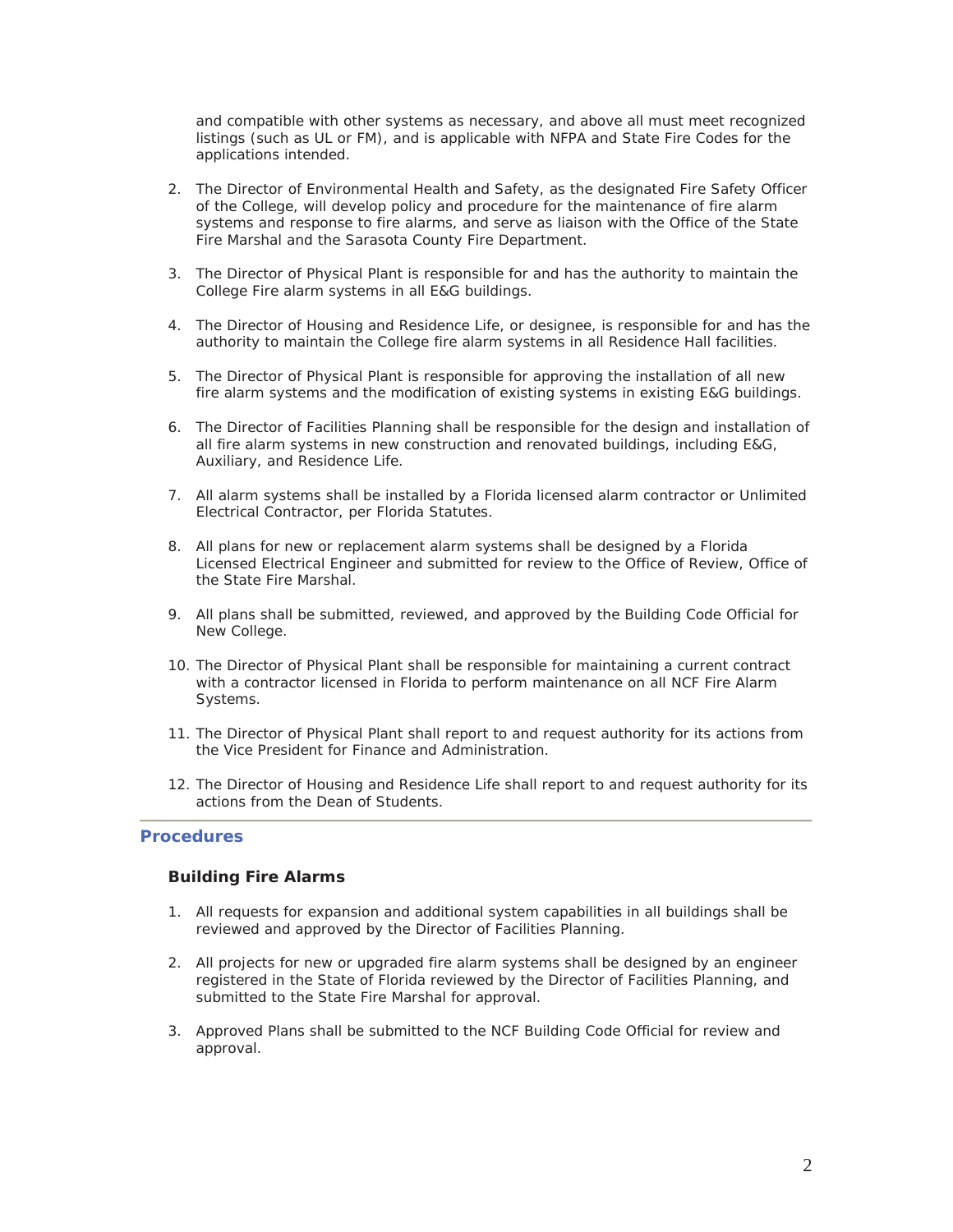- 4. Replacement of existing fire alarm system components may be performed by a licensed alarm contractor or qualified in-house personnel as appropriate and permitted by codes.
- 5. All work performed on systems must be documented in the Fire Alarm Panel log book attached to each panel. Work requiring recertification of the panel can only be performed by individuals who are qualified by the State Fire Marshal.

## **Fire Alarm Preventive Maintenance**

It shall be the responsibility of the Director of Physical Plant to arrange for necessary preventive maintenance contracts for all New College Fire Alarm Systems. Inspections and preventative maintenance shall be done, at a minimum, in accordance with the National Fire Protection Association Code (NFPA) Chapter 72 as adopted by the State of Florida, and adopted Florida Administrative Codes. Only contractors licensed in Florida to perform maintenance and service on fire alarm systems, or in-house personnel knowledgeable about the operation of the systems, as permitted by NFPA 72 and State Fire Codes, may work on these systems. To insure continuity of the system, New College Housing and Residence Life and other Auxiliary Departments shall utilize the same licensed contractor.

## **Testing of the System**

The testing of fire alarm systems shall be conducted as required by NFPA 72, Chapter 10 and FAC 69A-48 by licensed contractors or qualified in-house personnel approved by the State Fire Marshal.

### **Fire Alarm Malfunctions**

- 1. In the event of an alarm system malfunction that cannot be reset by Campus Police, Housing and Residence Life, or Physical Plant, the alarm system contractor shall be contacted by the appropriate alarm system maintenance for response within 24 hours.
- 2. In any event that a fire alarm system is rendered inoperable for greater than 4 hours in an occupied building, a fire watch must be established on that building and the Office of the State Fire Marshal notified.
- 3. Housing and Residence Life shall be responsible for responding to the affected Residence Life Buildings within four hours, contacting the on-call contracted alarm company, an establishing a fire watch in all occupied buildings if conditions are expected to exist longer than 24 hours.
- 4. Physical Plant shall be responsible for responding to the affected E&G Buildings within four hours, contacting the on-call contracted alarm company, an establishing a fire watch in all occupied buildings if conditions are expected to exist longer than 24 hours.
- 5. The Campus Police Department responding to any fire alarm-related call shall maintain records by assigning a case number to each alarm caused by system. Any malfunctions or causes of false alarms shall be noted.

### **Response to Fire Alarms**

Response to a fire alarm in a New College facility shall take the highest priority and immediate response. Most fire alarm systems report their locations directly to a Central Off-site Monitoring Station. Campus Police have the ability to monitor the alarm locations and respond to the location.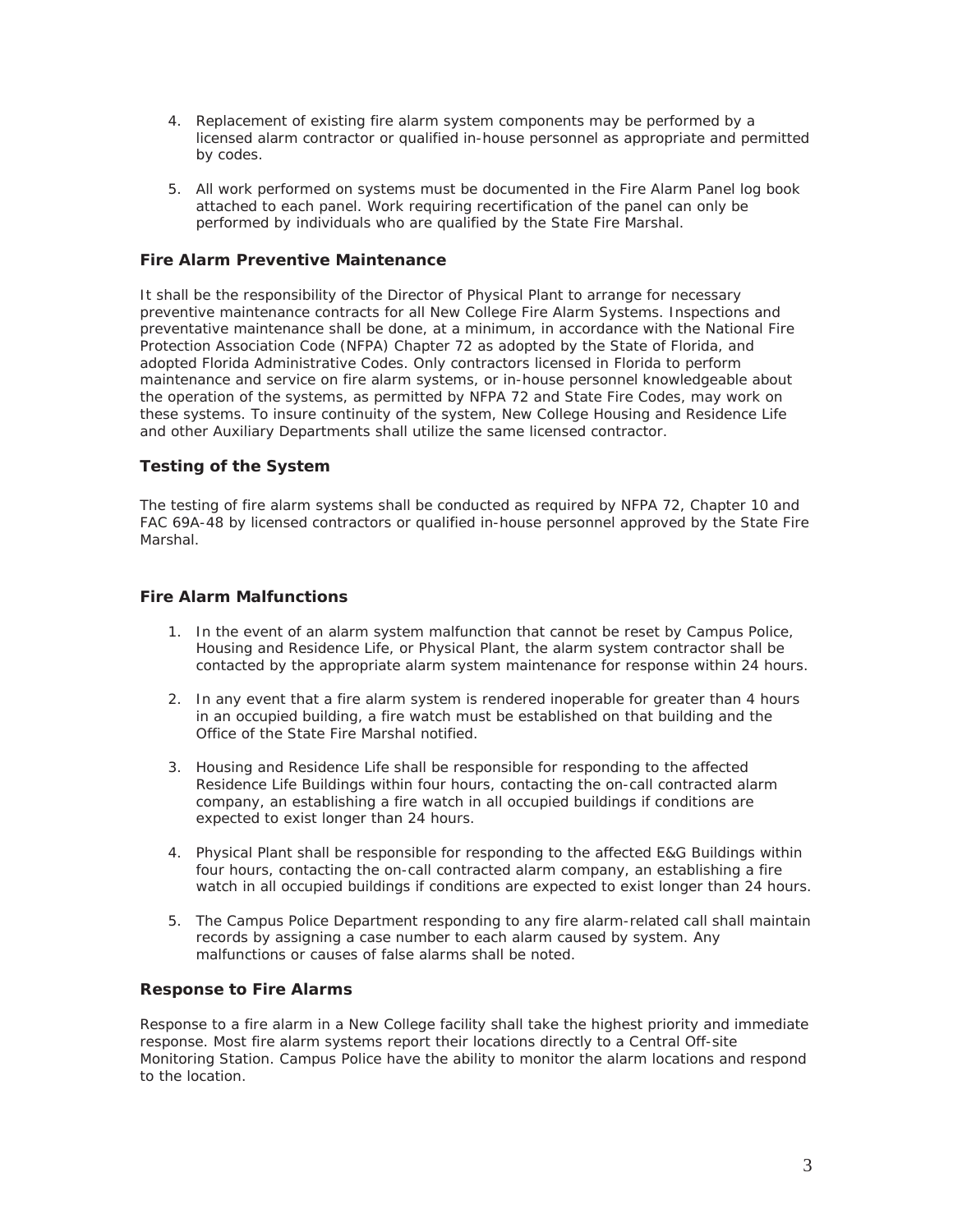## **Fire Alarms**

- 1. When a Fire Alarm is activated all occupants are required to evacuate the building in accordance with NFPA 1, Chapter 10.5.1.
- 2. The NCF Monitoring Company shall immediately notify Sarasota Fire Rescue to respond to the scene.
- 3. The Monitoring Company will also notify Campus Police indicating an active alarm who will respond as well.
- 4. If first on the scene, Campus Police shall determine if the fire is real and if so assist with evacuations.
- 5. If smoke or fire is not evident, Campus Police shall try to determine the cause of the alarm.
- 6. Read the annunciator panel to determine what device activated.
- 7. If possible, determine the specific cause of the activation. (Smoke from cooking, dust, someone activated a pull station, sprinkler flow switch, etc.)
- 8. Once the Sarasota County Fire Department has arrived, they will be in charge of the scene. Assist as requested.
- 9. Campus Police shall contact Housing Maintenance/Physical Plant when safe to do so, to assist with Fire Alarm resets, or other utility deactivations.
- 10. Once the Fire Department has inspected the building, and there is no fire, Campus Police or Housing Maintenance/Physical Plant, as appropriate, may silence and reset the panel.
- 11. Once the Fire Department has released the scene or left the premises, the Campus Police have authority to release the scene, or silence and reset alarms, as deemed appropriate.
- 12. If an actual fire caused the alarm and property damage occurred, secure the scene and notify the Office of the State Fire Marshal for an investigation in accordance with F.S. 633.03. Should the Office of the State Fire Marshal choose not to investigate the cause, Campus Police having law enforcement jurisdiction, shall initiate an investigation as appropriate.

## **Supervisory Alarms**

- 1. A Supervisory Alarm may be transmitted via the monitoring company or it may be heard and reported by an individual.
- 2. During normal business hours, Campus Police and Housing Maintenance/Physical Plant shall enter the building, locate the fire alarm control panel, and determine the cause of the supervisory alarm by reading the annunciator panel
- 3. After hours, Campus Police shall enter the building, locate the fire alarm control panel, and determine the cause of the supervisory alarm by reading the annunciator panel. Campus Police shall report the findings to the Physical Plant or Housing Maintenance personnel on call, or as otherwise directed.
- 4. Report the findings to the Physical Plant or Housing Maintenance personnel on call.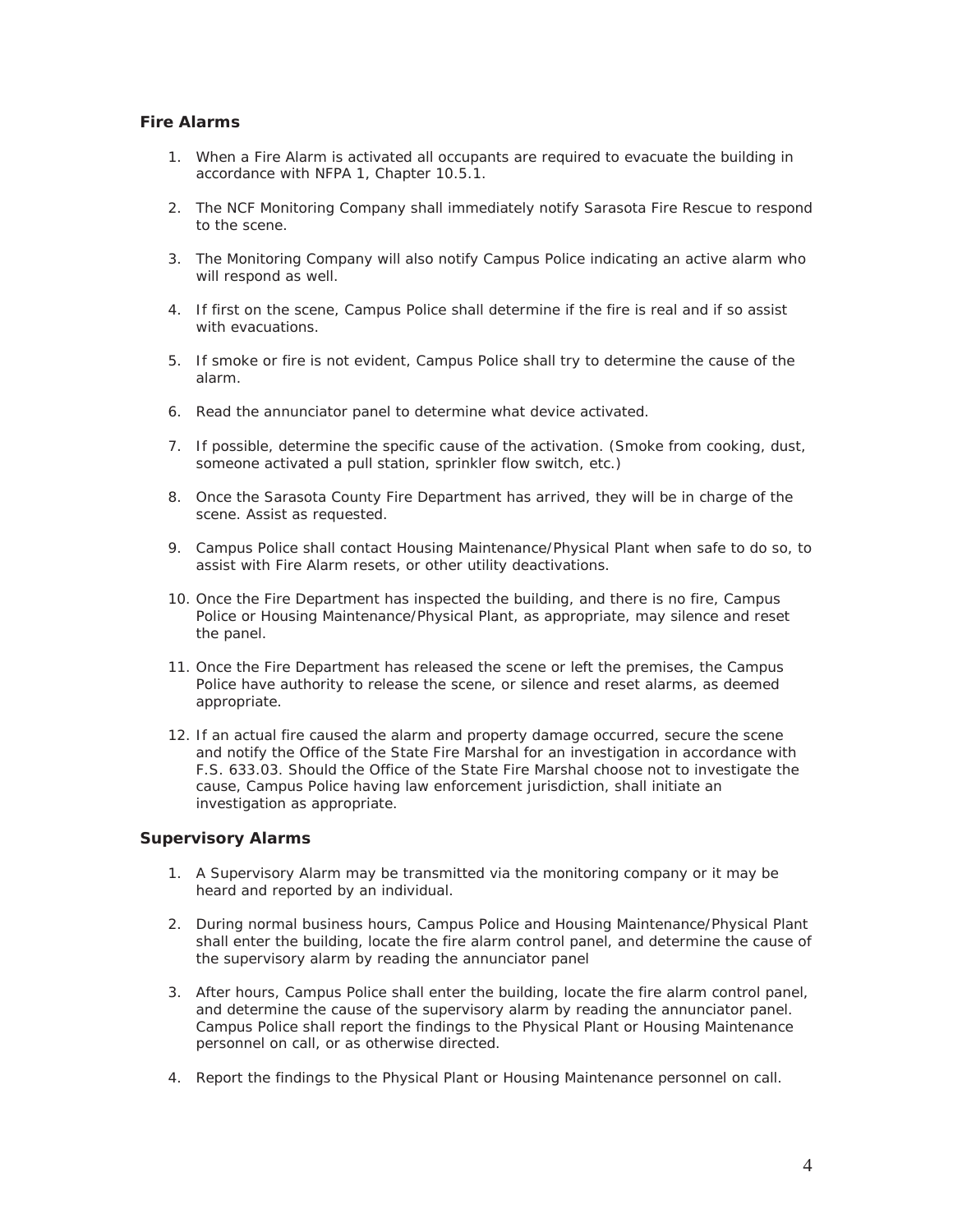- 5. The Alarm monitoring company should also automatically identify the supervisory location and contact the Campus Police. Campus Police will contact Physical Plant or Housing Maintenance as appropriate.
- 6. In the event this supervisory is the result of an activated Room Smoke Detector, Campus Police shall locate the room and determine if a fire exists.
- 7. If a fire is detected, Campus Police shall activate a pull station immediately, and if safe to do so, attempt to extinguish flames using a hand held fire extinguisher. Otherwise assist with evacuations.
- 8. If no fire is detected, and Housing Maintenance/Physical Plant has determined the cause, the panel may be silenced and reset by Housing Maintenance/Physical Plant or Campus Police. If no cause can be identified, Housing Maintenance/Physical Plant or Campus Police, as appropriate, shall reset the panel and closely monitor the system until the alarm system contractor can respond and trouble-shoot the system.
- 9. If necessary, Housing Maintenance/Physical Plant shall contact the alarm contractor to make necessary repairs.

## **Trouble Alarms**

- 1. A Trouble Alarm may be transmitted via the monitoring company or it may be heard and reported by an individual.
- 2. During normal business hours, Housing Maintenance/Physical Plant shall enter the building, locate the fire alarm control panel, and determine the cause of the trouble alarm by reading the annunciator panel
- 3. After hours, Campus Police shall enter the building, locate the fire alarm control panel, and determine the cause of the trouble alarm by reading the annunciator panel. Campus Police shall report the findings to the Physical Plant or Housing Maintenance personnel on call, or as otherwise directed.
- 4. The Alarm monitoring company should also automatically identify the trouble location and contact the Campus Police. Campus Police will contact Physical Plant or Housing Maintenance as appropriate
- 5. Once the trouble condition has been identified and reported, Housing Maintenance/Physical Plant or Campus Police may acknowledge or reset the panel as appropriate.
- 6. The alarm system contractor shall be contacted by Housing Maintenance/Physical Plant for follow up if necessary.
	- o Note **Housing Maintenance/Physical Plant** refers to the maintenance entity responsible for the building where the alarm is located. Physical Plant shall typically be responsible for E&G buildings and Housing Maintenance for Residence Life facilities.

### **Deviation from Procedures/Unique Situations**

On a case-by-case basis, deviations from this procedure may have to be made. Any deviations should be made in writing or e-mail by Physical Plant/Housing Maintenance to Campus Police identifying the building affected, date, change needed, reason for deviation, and length of time.

Clarifications for contacting on-call personnel after hours shall be made in writing to Campus Police.